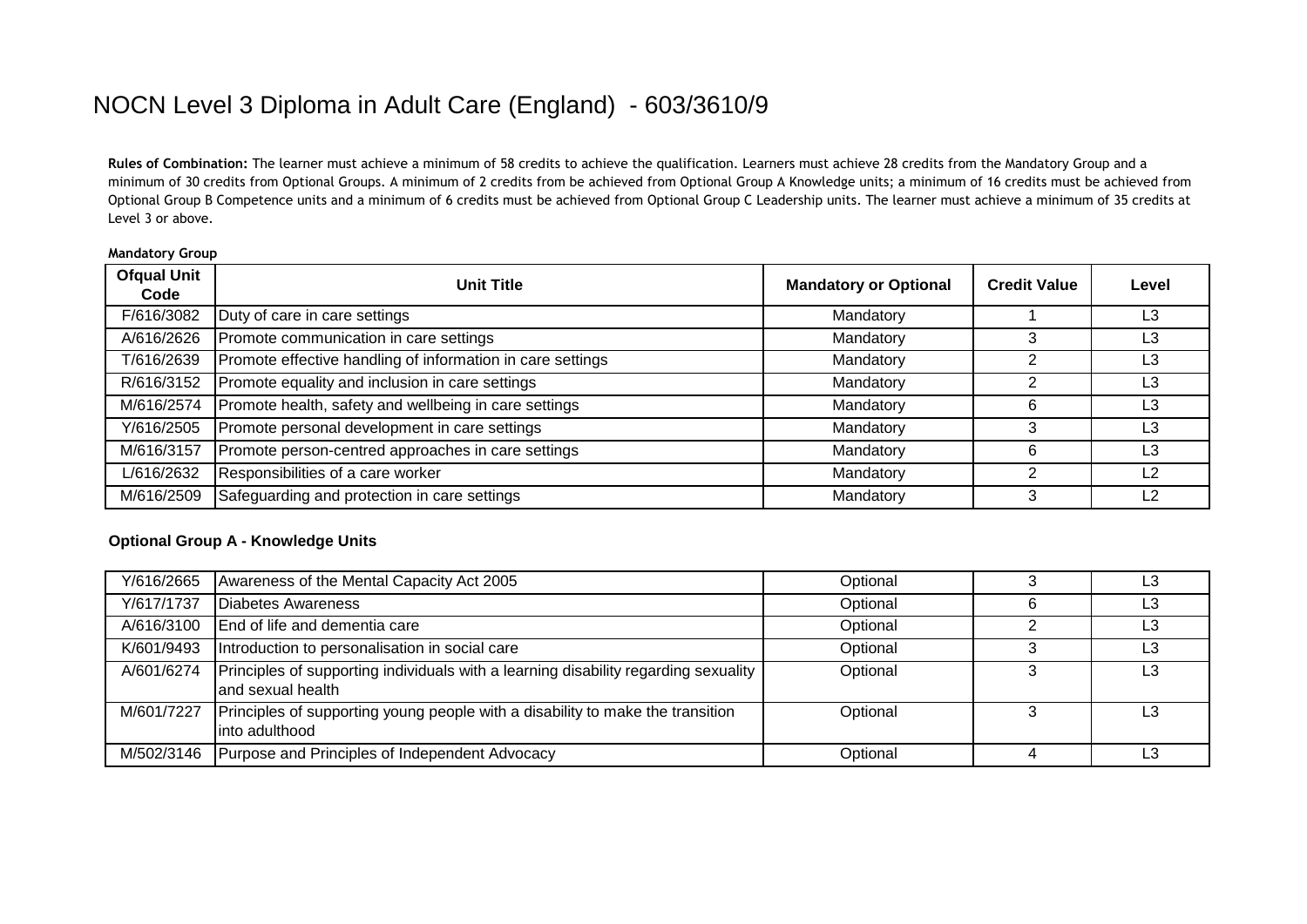| D/617/1738 | <b>Stroke Awareness</b>                                                                                     | Optional | 3              | L2             |
|------------|-------------------------------------------------------------------------------------------------------------|----------|----------------|----------------|
| L/616/2663 | The Principles of Infection Prevention and Control                                                          | Optional | 3              | L <sub>2</sub> |
| Y/503/8689 | Understand how to provide support when working in end of life care                                          | Optional | 4              | L <sub>3</sub> |
| T/601/5317 | Understand how to support individuals with autistic spectrum conditions                                     | Optional | 3              | L <sub>3</sub> |
| K/616/3089 | Understand mental health interventions                                                                      | Optional | 4              | L <sub>3</sub> |
| M/616/2641 | Understand mental health problems                                                                           | Optional | 3              | L <sub>3</sub> |
| A/616/2576 | Understand mental well-being and mental health promotion                                                    | Optional | 3              | L <sub>3</sub> |
| F/601/3473 | Understand Models of Disability                                                                             | Optional | 3              | L <sub>3</sub> |
| J/601/6150 | <b>Understand Physical Disability</b>                                                                       | Optional | 3              | L <sub>3</sub> |
| M/601/3467 | <b>Understand Sensory Loss</b>                                                                              | Optional | 3              | L <sub>3</sub> |
| K/601/9199 | Understand the administration of medication to individuals with dementia using<br>a person centred approach | Optional | $\overline{2}$ | L <sub>3</sub> |
| Y/616/3315 | Understand the context of supporting individuals with learning disabilities                                 | Optional | 4              | L <sub>3</sub> |
| Y/601/3544 | Understand the diversity of individuals with dementia and the importance of<br><b>inclusion</b>             | Optional | 3              | L3             |
| Y/601/6167 | Understand the impact of Acquired Brain Injury on individuals                                               | Optional | 3              | L <sub>3</sub> |
| A/616/2643 | Understand the legal, policy and service framework in mental health                                         | Optional | 5              | L <sub>3</sub> |
| J/616/2628 | Understand the process and experience of dementia                                                           | Optional | 3              | L <sub>3</sub> |
| L/601/3539 | Understand the role of communication and interactions with individuals who<br>have dementia                 | Optional | 3              | L <sub>3</sub> |

## **Optional Group B - Competence Units**

| J/616/3150 | Administer medication to individuals and monitor the effects                                              | Optional | L3 |
|------------|-----------------------------------------------------------------------------------------------------------|----------|----|
| T/504/2216 | Assess the needs of carers and families                                                                   | Optional | LЗ |
| D/601/0662 | Carry out initial assessments to identify and prioritise the needs of substance                           | Optional | L3 |
| H/504/2194 | Contribute to effective team working in health and social care or children and<br>young people's settings | Optional | L3 |
| T/601/9027 | Contribute to raising awareness of health issues                                                          | Optional |    |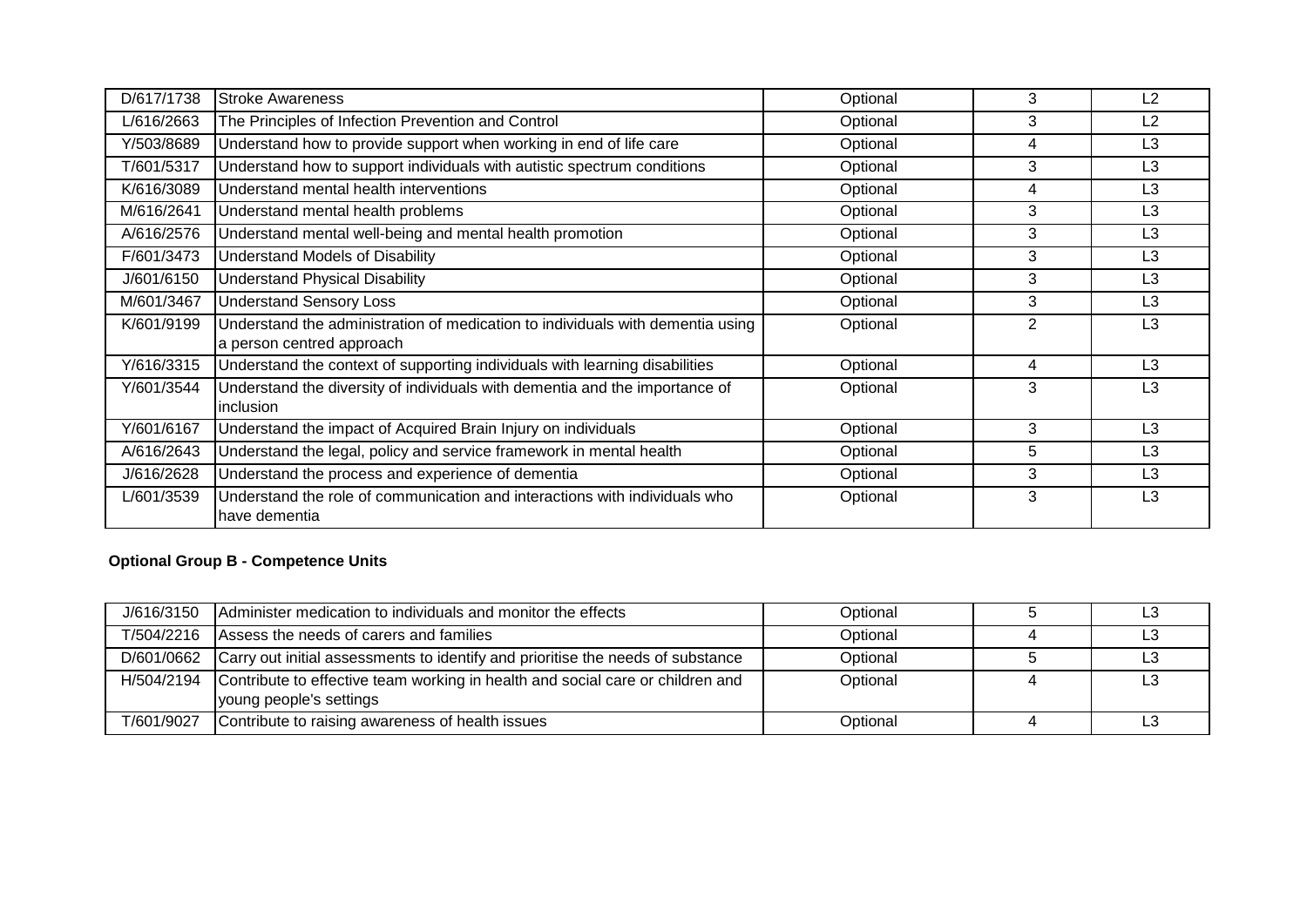| J/602/0036 | Contribute to supporting individuals with a learning disability to access<br>healthcare            | Optional | 3                       | L2              |
|------------|----------------------------------------------------------------------------------------------------|----------|-------------------------|-----------------|
| R/601/3526 | Develop and sustain effective working relationships with staff in other agencies                   | Optional | $\overline{\mathbf{4}}$ | L <sub>3</sub>  |
| M/616/3031 | Enable individuals to develop strategies to manage their behaviour                                 | Optional | 8                       | L <sub>3</sub>  |
| A/601/9191 | Enable rights and choices of individuals with dementia whilst minimising risks                     | Optional | $\overline{4}$          | L3              |
| F/508/2590 | Engage in personal development in health, social care or children's and young<br>people's settings | Optional | 3                       | L <sub>3</sub>  |
| F/601/4686 | Equality, diversity and inclusion in dementia care practice                                        | Optional | 4                       | L <sub>3</sub>  |
| M/616/3028 | Facilitate learning and development activities to meet individual needs and<br>preferences         | Optional | 5                       | L3              |
| H/601/8049 | Facilitate person centred assessment, planning, implementation and review                          | Optional | 6                       | $\overline{L3}$ |
| T/616/2544 | Implement therapeutic group activities                                                             | Optional | 4                       | L <sub>3</sub>  |
| H/501/0586 | Increase awareness about drugs, alcohol or other substances with individuals                       | Optional | $\overline{7}$          | L3              |
| M/616/3319 | Interact with and support individuals using telecommunications                                     | Optional | 5                       | L <sub>3</sub>  |
| A/502/3148 | Maintaining the Independent Advocacy relationship                                                  | Optional | 6                       | L <sub>3</sub>  |
| J/616/3049 | Managing symptoms in end of life care                                                              | Optional | 4                       | L3              |
| L/616/2629 | Move and position individuals in accordance with their care plan                                   | Optional | 4                       | L2              |
| H/616/3107 | Obtain and test capillary blood samples                                                            | Optional | $\overline{4}$          | L <sub>3</sub>  |
| Y/616/2634 | Obtain and test specimens from individuals                                                         | Optional | $\overline{2}$          | $\overline{L2}$ |
| M/616/2543 | Obtain venous blood samples                                                                        | Optional | 3                       | L3              |
| R/601/8824 | Prepare environments and resources for use during healthcare activities                            | Optional | 3                       | L2              |
| H/616/2510 | Prepare for and carry out extended feeding techniques                                              | Optional | $\overline{4}$          | L3              |
| K/601/3483 | Promote effective communication with individuals with sensory loss                                 | Optional | 4                       | $\overline{L3}$ |
| T/503/2575 | Promote nutrition and hydration in health and social care settings                                 | Optional | 4                       | L3              |
| R/616/2566 | Promote Positive Behaviour                                                                         | Optional | 6                       | L <sub>3</sub>  |
| M/601/0682 | Provide services to those affected by someone else's substance use.                                | Optional | $\overline{4}$          | L3              |
| A/601/8025 | Provide support for journeys                                                                       | Optional | $\overline{2}$          | L2              |
| M/616/2512 | Provide support to individuals to continue recommended therapies                                   | Optional | 3                       | L3              |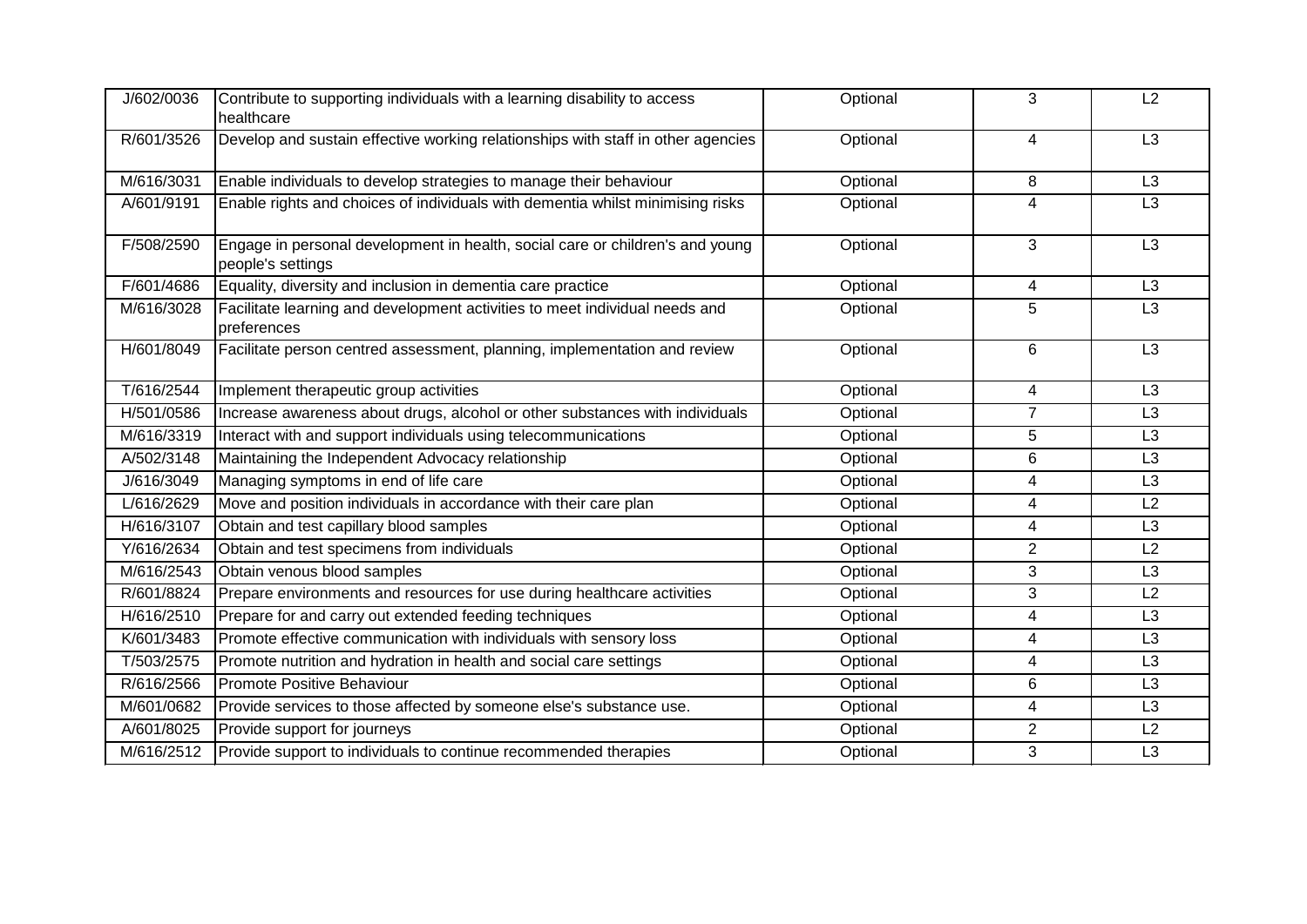| L/616/3022 | Provide support to maintain and develop skills for everyday life               | Optional | 4              | L3              |
|------------|--------------------------------------------------------------------------------|----------|----------------|-----------------|
| K/616/2654 | Provide support to manage pain and discomfort                                  | Optional | $\overline{2}$ | L2              |
| F/616/3051 | Recognise indications of substance misuse and refer individuals to specialists | Optional | 4              | L3              |
| J/617/1734 | Support effective communication with individuals with a sensory loss           | Optional | 3              | L2              |
| M/601/5817 | Support families who are affected by Acquired Brain Injury                     | Optional | 3              | L3              |
| Y/616/3105 | Support independence in the tasks of daily living                              | Optional | 5              | L2              |
| K/616/3108 | Support individuals at the end of life                                         | Optional | 6              | L3              |
| Y/616/3055 | Support individuals during a period of change                                  | Optional | 4              | $\overline{L3}$ |
| J/601/3541 | Support individuals in the use of assistive technology                         | Optional | 4              | L4              |
| K/501/0590 | Support individuals through detoxification programmes                          | Optional | 3              | L3              |
| F/616/2594 | Support individuals to access and manage direct payments                       | Optional | 4              | L4              |
| D/616/2568 | Support individuals to access and use services and facilities                  | Optional | $\overline{4}$ | L3              |
| T/616/2589 | Support individuals to access education, training or employment                | Optional | 4              | L4              |
| Y/616/2598 | Support individuals to develop and run support groups                          | Optional | 3              | L3              |
| K/616/3156 | Support individuals to live at home                                            | Optional | 4              | L3              |
| F/616/2630 | Support individuals to manage continence                                       | Optional | 3              | L2              |
| H/616/2541 | Support individuals to manage their finances                                   | Optional | 3              | L3              |
| D/616/2506 | Support individuals who are bereaved                                           | Optional | 4              | L3              |
| D/616/3025 | Support individuals who are distressed                                         | Optional | 3              | L2              |
| A/601/0670 | Support individuals who are substance users.                                   | Optional | $\overline{7}$ | L <sub>3</sub>  |
| J/601/8657 | Support individuals with a learning disability to access healthcare            | Optional | 3              | L3              |
| M/504/2196 | Support individuals with autistic spectrum conditions                          | Optional | 4              | L3              |
| Y/616/3038 | Support individuals with cognition or learning difficulties                    | Optional | 5              | L3              |
| A/601/5190 | Support individuals with multiple conditions and/or disabilities               | Optional | 4              | L3              |
| J/602/0053 | Support individuals with self-directed support                                 | Optional | 5              | L3              |
| A/601/7215 | Support person-centred thinking and planning                                   | Optional | 5              | L3              |
| A/616/3033 | Support positive risk taking for individuals                                   | Optional | 4              | L3              |
| R/601/3543 | Support the assessment of individuals with sensory loss                        | Optional | 3              | L3              |
| M/601/9494 | Support the development of community partnerships                              | Optional | $\overline{5}$ | L4              |
| F/601/4056 | Support use of medication in social care settings                              | Optional | 5              | L3              |